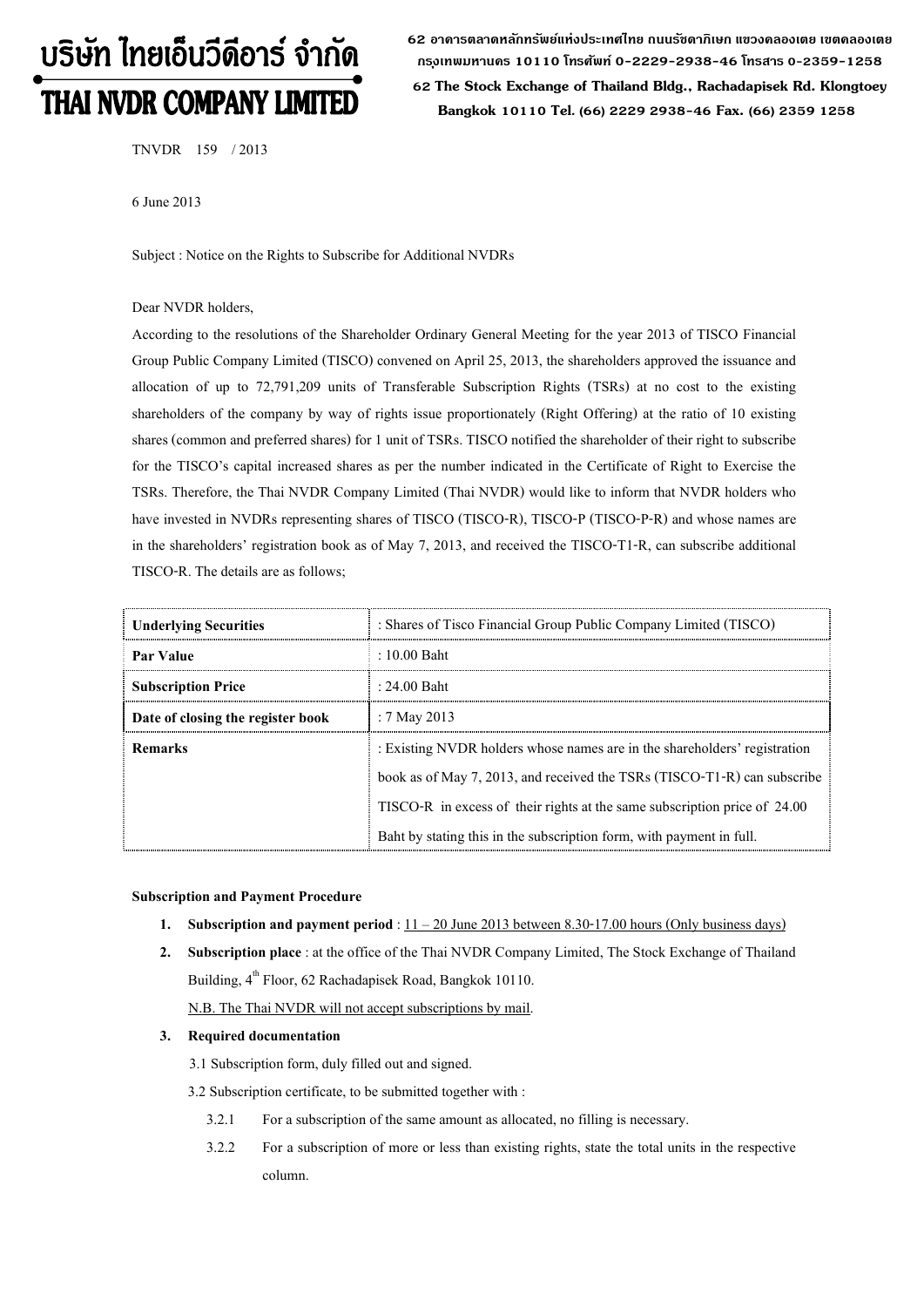#### **4. Payment**

**Subscription for excess the entitlement**, payment must be made by one check or one cashier check which is collectable through clearing house in Bangkok. The check or cashier check shall be dated from 11 to 20 June 2013. Indicate the subscription date and make it payable *"TISCO Financial Group Public Company Limited for Shares Subscription".*

## **5.** If NVDR holders fail to exercise their rights or make a payment within the allotted time schedule, or the check or cashier check is not honored, it shall be deemed that such NVDR holders do not wish to exercise their subscription rights. Thai NVDR shall thus regard the subscription as being void.

#### **6. Refund for unallotted NVDRs.**

If the excess rights NVDRs were not allotted in full because the number of NVDRs subscribed for were more than the number or remaining units of NVDRs, the Thai NVDR will make a refund (without interest) to the NVDR holders by check for the unallotted NVDRs and send it by registered mail to the address that appears on the Share Register Book on the date of closing the book, within 7 business days after the Thai NVDR has received the refund from the underlying company.

Should you need any further information, please do not hesitate to contact Thai NVDR Company Limited at 02-229-2800 Ext. 2938-46.

Sincerely yours, Thai NVDR Company Limited

Phin

(Pataravasee Suvarnsorn) Head Clearing Department The Stock Exchange of Thailand Enclosure : 1. Subscription Form for NVDR Right Issues 2. Subscription Certificate